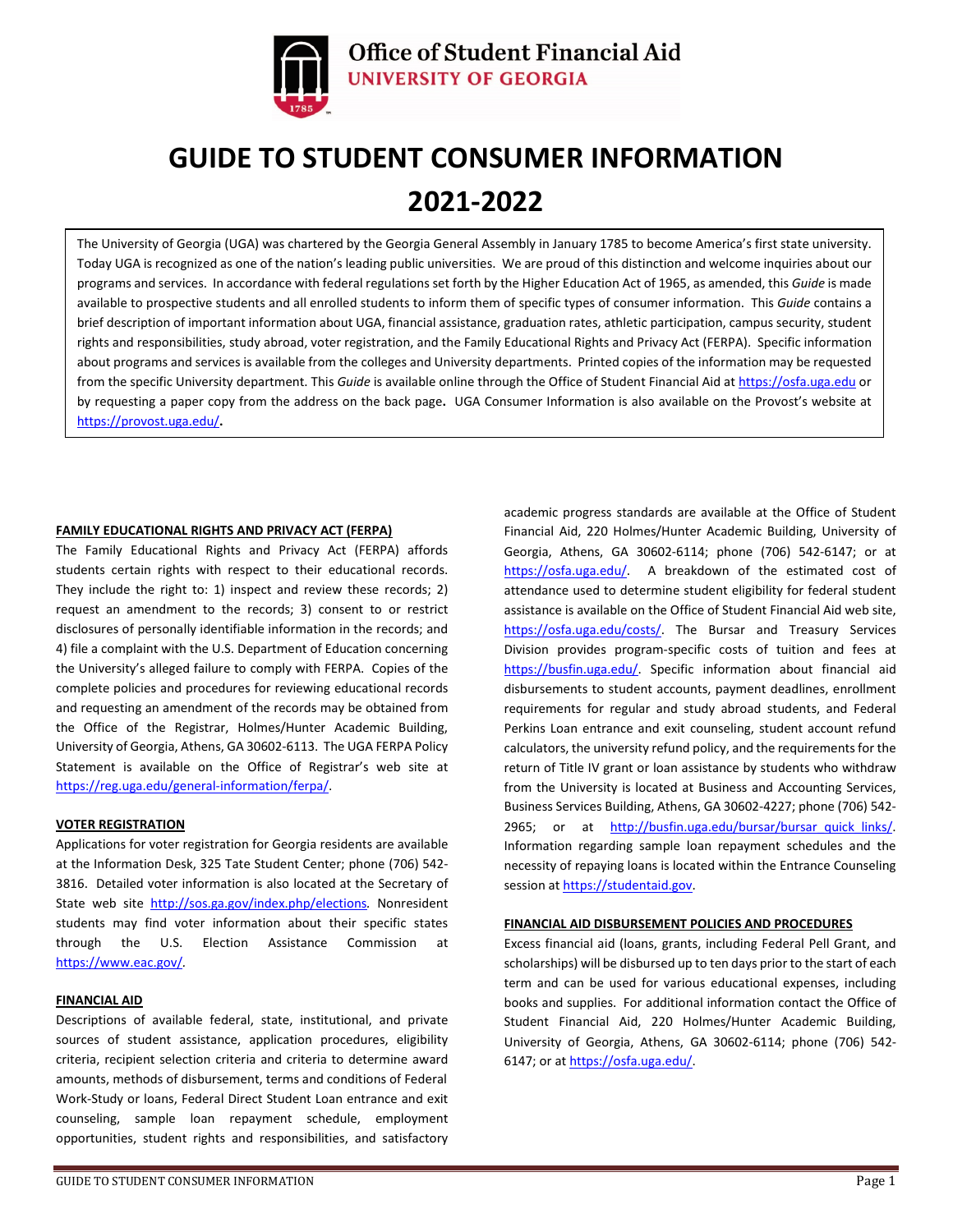#### **NET PRICE CALCULATOR**

The Net Price Calculator provides an estimate of typical expenses and financial aid to attend the University of Georgia. The estimates may be used to help students determine "net cost"—likely out-of-pocket expenses to attend the University of Georgia. For additional information contact the Office of Student Financial Aid, 220 Holmes/Hunter Academic Building, University of Georgia, Athens, GA 30602-6114; phone (706) 542-6147; or a[t https://osfa.uga.edu/.](https://osfa.uga.edu/)

#### **TEXTBOOK INFORMATION**

Students can link to the University of Georgia Bookstore web site from their Athena account <https://athena.uga.edu/> to view required and recommended textbooks and supplemental materials for each course. This feature is available in Athena through the "add or drop classes" function under the Registration Menu. Students may also go directly to the University of Georgia Bookstore web site <https://www.bkstr.com/georgiastore/home/en> to create a required materials list for courses. This list can be used to purchase new and used textbooks for classes. For additional information contact the University Bookstore, 40 Baxter Street, Athens, GA 30602-1504; phone (706) 542-3171.

## **REFUND POLICIES**

*Tuition and Fee Refund Policy:* Students who formally withdraw from the University receive a pro rata refund during the first 60% of the semester. Students who withdraw from the University when the calculated percentage of remaining days is 40% or less are not entitled to a refund of any portion of institutional charges. *Housing and Meal Plan Refund Policies:* Refunds for Housing and Meal Plan charges are determined by the applicable University office and transmitted to the Student Account System for determination of deposit. *Financial Aid and the Refund Policy:* Students who receive financial aid, complete registration, and subsequently reduce his/her enrollment status or withdraw are subject to the federal and state refunds and repayments regulations. Student Account Services determines if students who completely withdraw during a term have earned the money disbursed to them or owe a repayment. A summary of the Financial Aid and Refund Policy is located on the Bursar and Treasury Services web site and details the three refund policies listed here and their effect on student assistance. For additional information contact Student Account Services, Bursar and Treasury Services, University of Georgia, Business Services Building, Athens, GA 30602-4227; phone (706) 542-2965; or at [http://busfin.uga.edu/bursar/bursar\\_quick\\_links/.](http://busfin.uga.edu/bursar/bursar_quick_links/)

#### **UNIVERSITY WITHDRAWAL POLICY**

The official university policy on withdrawal from courses is contained in the online UGA Bulletin located at [www.bulletin.uga.edu/bulletin/ind/withdrawal1.html.](http://www.bulletin.uga.edu/bulletin/ind/withdrawal1.html) Students should contact their academic advisor with questions about the academic impact of their withdrawal. Recipients of veterans' education benefits must contact the Office of the Registrar, University of Georgia, Holmes/Hunter Academic Building, Athens, GA 30602- 6113; e-mail va@uga.edu. Recipients of federal and/or state of Georgia financial aid should contact the Office of Student Financial Aid, 220 Holmes/Hunter Academic Building, University of Georgia, Athens, GA 30602-6114; phone (706) 542-6147.

# **NOTICE TO VICTIMS OF DATING VIOLENCE, DOMESTIC VIOLENCE, SEXUAL ASSAULT, OR STALKING**

If you believe a student has engaged in, or if you have knowledge of, or if you have been a victim of, sexual misconduct that is prohibited by the Student Sexual Misconduct Policy [\(https://eoo.uga.edu/sexual-misconduct-policy/\)](https://eoo.uga.edu/sexual-misconduct-policy/) please submit the complaint to the Equal Opportunity Office at (706) 542-7912. More information on the policy, including the Bill of Rights and Acknowledgments for Complainants and Respondents, can be found at [https://eoo.uga.edu/policies-resources/Policies/.](https://eoo.uga.edu/policies-resources/Policies/)

#### **INFORMATION ABOUT THE INSTITUTION**

Descriptions of academic programs, degree offerings, instructional facilities and labs and instructional personnel are available from various schools/colleges and from the online UGA Bulletin at [www.bulletin.uga.edu.](http://www.bulletin.uga.edu/)

The University of Georgia is accredited by the Southern Association of Colleges and Schools Commission on Colleges to award baccalaureate, masters, specialist, and doctorate degrees. Contact the Commission on Colleges, 1866 Southern Lane, Decatur, Georgia 30033-4097 or call (404) 679-4500 for questions about the accreditation of the University of Georgia. All other queries about programs, services, or admissions should be directed to the University at (706) 542-3000. For more information about UGA's accreditation, go to [https://provost.uga.edu/oaie/accreditation/.](https://provost.uga.edu/oaie/accreditation/) Information regarding complaint procedures against the Commission or its accredited institutions may be found at [https://www.sacscoc.org/ .](https://www.sacscoc.org/)

Information regarding initiatives to improve academic programs at the University of Georgia is available on the Provost's website, [https://provost.uga.edu/about/initiatives/.](https://provost.uga.edu/about/initiatives/) Information regarding student concerns and complaint procedures can be found at [https://studentcomplaints.uga.edu/.](https://studentcomplaints.uga.edu/) Information regarding on-line programs and required state authorization can be found at [https://online.uga.edu/stateauthorization.](https://online.uga.edu/stateauthorization)

Information regarding requirements for admission to an academic program, the transfer student application process and the criteria the University uses regarding transfer credits earned at another institution is available in the Office of Undergraduate Admissions, Terrell Hall, 210 South Jackson Street, University of Georgia, Athens, GA 30602-1633; or by phone at (706) 542-8776; or at [https://www.admissions.uga.edu/.](https://www.admissions.uga.edu/) Admissions information for programs in the Graduate School is available in Graduate Admissions, Terrell Hall, 210 South Jackson Street, University of Georgia, Athens, GA 30602-1739; phone (706) 542-1739; or at [http://grad.uga.edu/.](http://grad.uga.edu/) Admissions information for the Law School is available in the University of Georgia School of Law, 225 Herty Drive, Athens, GA 30602-6012; phone (706) 542-5191; or at [www.law.uga.edu.](http://www.law.uga.edu/) Admissions information for all Pharmacy professional programs is available in the College of Pharmacy, University of Georgia, 250 W. Green Street, Athens, GA 30602; phone (706) 542-1911; or at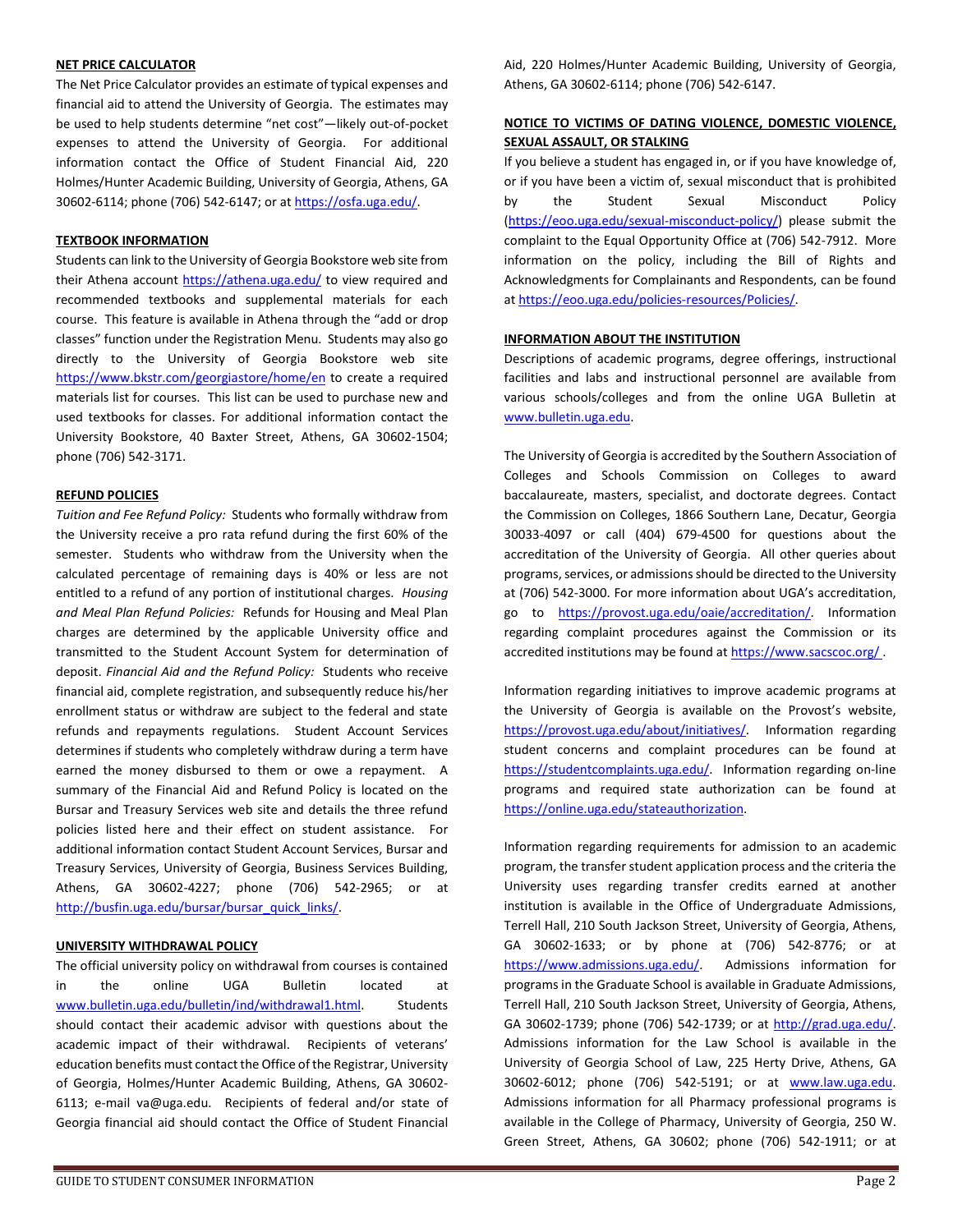[http://rx.uga.edu/.](http://rx.uga.edu/) Admissions information for Veterinary Medicine professional programs is available in the College of Veterinary Medicine, Office of Academic Affairs, University of Georgia, 501 D.W. Brooks Drive, Athens, GA 30602-7372; phone (706) 542-4979; or at [https://vet.uga.edu/academic-affairs/.](https://vet.uga.edu/academic-affairs/)

## **SERVICES AND FACILITIES FOR STUDENTS WITH DISABILITIES**

The Disability Resource Center coordinates and provides various academic and support services to students with disabilities as defined by the Rehabilitation Act of 1973 and the Americans with Disabilities Act of 1990. Information is available at the Disability Resource Center, University of Georgia, Clark Howell Hall, 825 South Lumpkin Street, Athens, GA 30602-3338; phone (706) 542-8719; TTY (706) 542- 8778; or at [https://drc.uga.edu/.](https://drc.uga.edu/)

## **STUDY ABROAD**

Students regularly enrolled in a University degree program who enroll in a UGA Study Abroad program or a non-UGA study abroad program (and have completed the University's "Study Abroad Credit Approval Form") may receive financial aid if they are otherwise eligible. Contact the following offices for more information about eligible study abroad programs: Office of International Education, 1324 S. Lumpkin Street, Athens, GA 30602; phone (706) 542-2900; [https://studyaway.uga.edu/.](https://studyaway.uga.edu/) For financial aid information contact the Office of Student Financial Aid, 220 Holmes/Hunter Academic Building, University of Georgia, Athens, GA 30602-6114; phone (706) 542-6147; or a[t www.osfa.uga.edu.](http://www.osfa.uga.edu/)

#### **RETENTION RATES**

Retention rates of degree-seeking first-time full-time undergraduate students are located in the *UGA Fact Book* published by the Office of Institutional Research, 110 E. Clayton Street, Suite 505, Athens, GA 30602; phone (706) 425-3183; or at [https://oir.uga.edu/.](https://oir.uga.edu/)

#### **GRADUATION RATES**

Retention and graduation rates for UGA first-time full-time freshman cohorts are published in the enrollment section of the *UGA Fact Book* and are available from the Office of Institutional Research, 110 E. Clayton Street, Suite 505, Athens, Georgia 30602; phone (706) 425- 3183; or a[t https://oir.uga.edu/.](https://oir.uga.edu/)

#### **STUDENT BODY DIVERSITY**

Data relative to UGA student body diversity and especially regarding enrollment and receipt of Financial Aid is available on the Office of the Senior Vice-President for Academic Affairs and Provost web-site <https://provost.uga.edu/resources/consumerinfo/> under "Student Body Diversity". Additional data is available on the Office of Institutional Research web-sit[e https://oir.uga.edu/.](https://oir.uga.edu/)

#### **GRADUATION RATES FOR STUDENT ATHLETES**

This information must be provided to student athletes, their parents, high school coaches, and guidance counselors when an athleticallyrelated student aid offer is made. The NCAA provides this information directly to high schools. For information contact the Athletic Department, Compliance Office, P.O. Box 1472, Butts-Mehre Heritage Hall, 1 Selig Circle, Athens, GA 30603; phone (706) 542-9103.

#### **ATHLETIC PROGRAM PARTICIPATION AND FINANCIAL SUPPORT**

The annual Equity in Athletics Disclosure Act Report that contains participation rates, financial support, and other information on men's and women's intercollegiate athletic programs is available in the Athletic Department, Compliance Office, P.O. Box 1472, Butts-Mehre Heritage Hall, 1 Selig Circle, Athens, GA 30603; phone (706) 542-9103; or a[t https://compliance.sports.uga.edu/.](https://compliance.sports.uga.edu/)

#### **PLACEMENT INFORMATION**

Information on placement of and types of employment obtained by graduates of the University of Georgia's degree programs is located in the *UGA Fact Book* at [https://oir.uga.edu/factbook/.](https://oir.uga.edu/factbook/) This also includes information about the top ten graduate and professional schools the graduating class plans to attend. For information contact the Office of Institutional Research, 110 E. Clayton Street, Suite 505, Athens, GA 30602; phone (706) 425-3183; or [https://oir.uga.edu/.](https://oir.uga.edu/)

#### **COPYRIGHT INFRINGEMENT**

The Office of Information Security oversees the policies and sanctions related to copyright infringement and liabilities students may face for unauthorized distribution of copyrighted materials. The Information Security Officer is the designated agent to receive notifications of alleged copyright infringement at the University of Georgia. To report an information security incident at the University of Georgia contact the Enterprise Information Technology Services (EITS) Help Desk at (706) 542-3106; or email the Abuse Team at [abuse@uga.edu.](mailto:abuse@uga.edu) Under the Digital Millennium Copyright Act (DMCA), the University reserves the right to terminate computing services of users who repeatedly infringe upon the rights of copyright owners. To access the policies, a copy of the DMCA, FAQs, and the student guide to downloading music and movies at the University contact the EITS Help Desk at (706) 542-3106. Information about copyright infringement is available through the Office of Information Security, University of Georgia, 101 Cedar Street, Athens, GA 30602-1130; phone (706) 542-3106; or at [https://eits.uga.edu/access\\_and\\_security/infosec/pols\\_regs/dmca/c](https://eits.uga.edu/access_and_security/infosec/pols_regs/dmca/compliance/) [ompliance/.](https://eits.uga.edu/access_and_security/infosec/pols_regs/dmca/compliance/)

#### **VACCINATIONS**

Immunization requirements for students entering the University are listed on the University Health Center web site at [https://www.uhs.uga.edu/info/immunizations.](https://www.uhs.uga.edu/info/immunizations) A copy of the mandatory Certificate of Immunization and Tuberculosis (TB) Screening Form may be printed from this site. It must be completed, signed by the student's physician or healthcare provider and returned to the Health Center before registering for classes. More information is available at the web site listed above or by contacting the University Health Center, University of Georgia, 55 Carlton Street, Athens, GA 30602; phone (706) 542-1162.

# **INSTITUTIONAL DRUG AND ALCOHOL POLICY**

The University of Georgia Policy on Alcohol and Other Drugs is published annually in the "*Safe and Secure*" guide. The University's